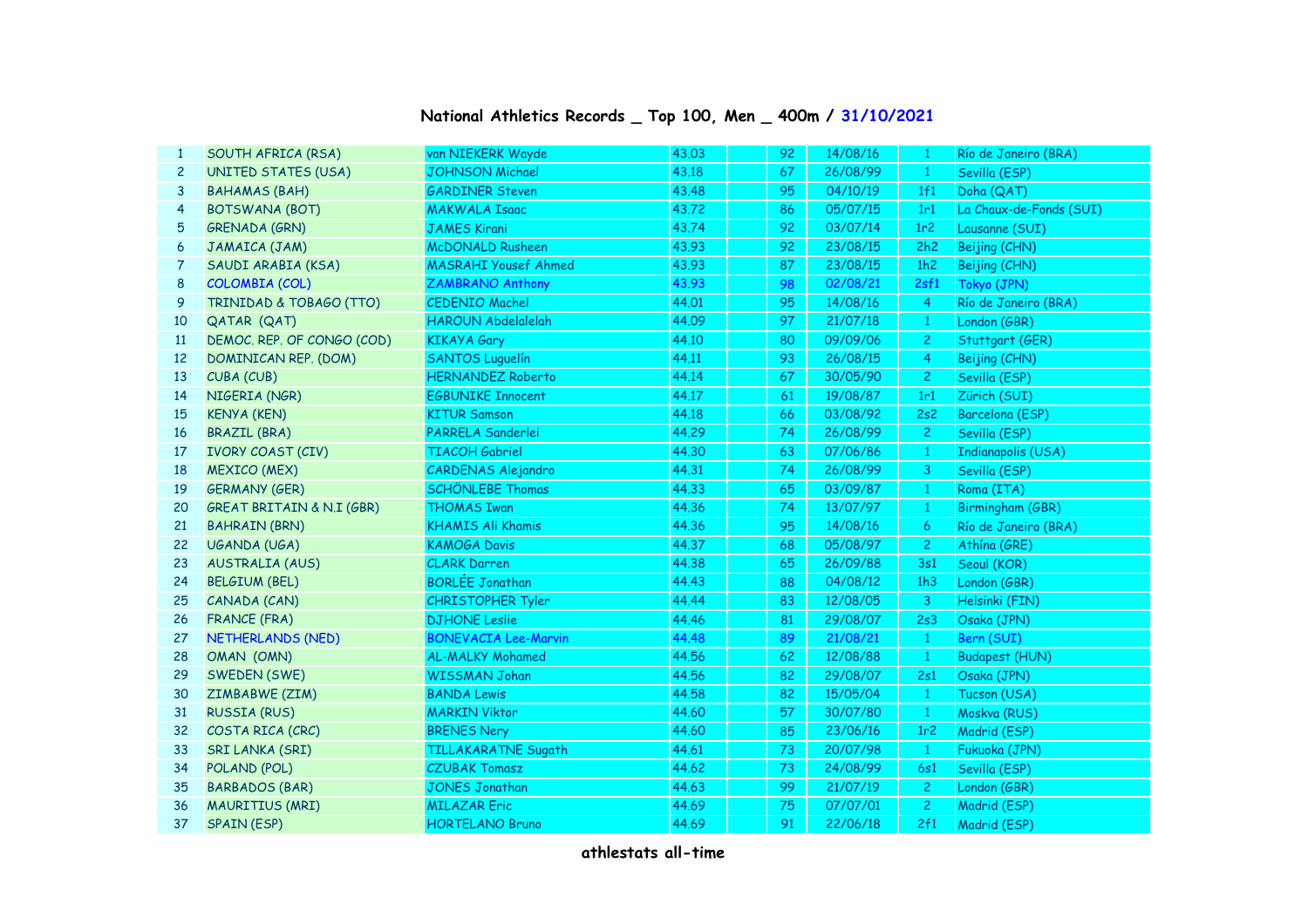| 38 | <b>ANTIGUA (ANT)</b>         | <b>BENJAMIN Rai</b>           | 44.74 |                | 97 | 21/04/18 | 2f2            | Torrance (USA)          |
|----|------------------------------|-------------------------------|-------|----------------|----|----------|----------------|-------------------------|
| 39 | SUDAN (SUD)                  | <b>EL-KASHIEF Hassan</b>      | 44.76 | A              | 56 | 03/06/82 | 1h4            | Provo (USA)             |
| 40 | US VIRGIN ISL. (ISV)         | <b>HENRY Tabarie</b>          | 44.77 |                | 87 | 23/05/09 | $\overline{2}$ | Hutchinson (USA)        |
| 41 | IRELAND (IRL)                | <b>GILLICK David</b>          | 44.77 |                | 83 | 04/07/09 | $\mathbf{1}$   | Madrid (ESP)            |
| 42 | ITALY (ITA)                  | <b>RE</b> Davide              | 44.77 |                | 93 | 30/06/19 | 2f1            | La Chaux-de-Fonds (SUI) |
| 43 | JAPAN (JPN)                  | <b>TAKANO Susumu</b>          | 44.78 |                | 61 | 16/06/91 | $\mathbf{1}$   | Tokyo (JPN)             |
| 44 | CZECH REPUBLIC (CZE)         | <b>MASLÁK Pavel</b>           | 44.79 |                | 91 | 09/05/14 | 3              | Doha (QAT)              |
| 45 | SLOVENIA (SLO)               | JANEŽIČ Luka                  | 44.84 |                | 95 | 21/07/17 | 6              | Monaco (MON)            |
| 46 | <b>KUWEIT (KUW)</b>          | <b>KARAM Yousef</b>           | 44.84 |                | 93 | 22/04/19 | $\mathbf{1}$   | Doha (QAT)              |
| 47 | <b>NORWAY (NOR)</b>          | <b>WARHOLM Karsten</b>        | 44.87 |                | 96 | 10/06/17 | $\mathbf{1}$   | Florø (NOR)             |
| 48 | ZAMBIA (ZAM)                 | <b>MATETE Samuel</b>          | 44.88 |                | 68 | 06/09/91 | $\mathbf{1}$   | Grosseto (ITA)          |
| 49 | LIBYA (LBA)                  | <b>KHOUAJA Mohamed Ashour</b> | 44.98 | $\overline{A}$ | 87 | 30/07/10 | $\mathbf{1}$   | Nairobi (KEN)           |
| 50 | SWITZERLAND (SUI)            | <b>RUSTERHOLZ Matthias</b>    | 44.99 |                | 71 | 03/07/96 | 4r2            | Lausanne (SUI)          |
| 51 | CAYMAN ISLANDS (CAY)         | <b>WALTON Jamal</b>           | 44.99 |                | 98 | 21/07/17 | $\mathbf{1}$   | Trujillo (PER)          |
| 52 | SENEGAL (SEN)                | <b>GAKOU Amadou</b>           | 45.01 | A              | 40 | 18/10/68 | $\overline{4}$ | Cd. México (MEX)        |
| 53 | <b>UKRAINE (UKR)</b>         | <b>BUTRYM Vitaliy</b>         | 45.01 |                | 91 | 25/07/15 | $\mathbf{1}$   | Almaty (KAZ)            |
| 54 | <b>URUGUAY (URU)</b>         | <b>SILVA Andrés</b>           | 45.02 |                | 86 | 17/05/06 | $\mathbf{1}$   | Fortaleza (BRA)         |
| 55 | <b>MOROCCO (MAR)</b>         | <b>LAHLOU Benyounes</b>       | 45.03 |                | 64 | 09/09/92 | $\overline{2}$ | Latakia (SYR)           |
| 56 | ISRAEL (ISR)                 | <b>SANFORD Donald</b>         | 45.04 |                | 87 | 19/07/15 | $\mathbf{1}$   | Zhukovskiy (RUS)        |
| 57 | <b>GREECE (GRE)</b>          | <b>REGAS Dimítrios</b>        | 45.11 |                | 86 | 16/09/06 | 3              | Athína (GRE)            |
| 58 | <b>GHANA (GHA)</b>           | <b>HASSAN Ibrahim</b>         | 45.13 |                | 71 | 21/04/96 | 5r1            | Walnut (USA)            |
| 59 | ALGERIA (ALG)                | <b>LOUAHLA Malik</b>          | 45.13 |                | 77 | 04/08/01 | 1h7            | Edmonton (CAN)          |
| 60 | CHINA (CHN)                  | ZHONGZE Guo                   | 45.14 |                | 96 | 03/09/17 | $\mathbf{1}$   | Tianjin (CHN)           |
| 61 | PORTUGAL (POR)               | dos SANTOS Vitor Ricardo      | 45.14 |                | 94 | 08/08/18 | 3sf1           | Berlin (GER)            |
| 62 | <b>GUYANA (GUY)</b>          | <b>GEORGE Winston</b>         | 45.16 |                | 87 | 15/07/17 | $\overline{1}$ | Leonora (GUY)           |
| 63 | <b>SAINT VINCENT (VIN)</b>   | <b>COOMBS Eswort</b>          | 45.19 |                | 72 | 20/04/97 | 1r3            | Walnut (USA)            |
| 64 | TUNISIA (TUN)                | <b>LABIDI Sofiane</b>         | 45.19 |                | 77 | 05/06/04 | 1r1            | Sevilla (ESP)           |
| 65 | <b>VENEZUELA (VEN)</b>       | <b>BRAVO Alberto</b>          | 45.21 | A              | 87 | 25/11/14 | 1h1            | Xalapa (MEX)            |
| 66 | INDIA (IND)                  | <b>MUHAMMED ANAS Yahiya</b>   | 45.21 |                | 94 | 13/07/19 | 1f1            | Kladno (CZE)            |
| 67 | <b>KAZAKHSTAN (KAZ)</b>      | <b>LITVIN Mikhail</b>         | 45.25 |                | 96 | 22/04/19 | $\mathbf{3}$   | Doha (QAT)              |
| 68 | <b>BERMUDA (BER)</b>         | <b>DOUGLAS Troy</b>           | 45.26 |                | 62 | 27/07/96 | 4q1            | Atlanta (USA)           |
| 69 | PANAMA (PAN)                 | <b>HECTOR Daley</b>           | 45.29 |                | 61 | 15/08/81 | $\mathbf{1}$   | Cuidad Bolívar (VEN)    |
| 70 | PERU (PER)                   | <b>ACEVEDO Fernando</b>       | 45.30 | $\mathcal{A}$  | 46 | 01/08/71 | 3 <sup>7</sup> | Cali (COL)              |
| 71 | <b>SERBIA (SRB)</b>          | <b>BRANKOVIC Slobodan</b>     | 45.30 |                | 67 | 29/08/90 | 4s2            | Split (CRO)             |
| 72 | DOMINICA (DMA)               | <b>PHILLIP Bruce</b>          | 45.31 | $\overline{A}$ | 66 | 01/06/89 | 2h2            | Provo (USA)             |
| 73 | <b>SLOVAK REPUBLIC (SVK)</b> | <b>BALOSAK Stefan</b>         | 45.32 |                | 72 | 27/07/96 | 4q2            | Atlanta (USA)           |
| 74 | <b>BULGARIA (BUL)</b>        | DZHIVONDOV Ilya               | 45.32 |                | 78 | 03/06/00 | $\vert$ 1      | Sofia (BUL)             |
| 75 | <b>ICELAND (ISL)</b>         | SIGURDSSON Oddur              | 45.36 |                | 59 | 12/05/84 | $\mathbf{3}$   | Austin (USA)            |
| 76 | UZBEKISTAN (UZB)             | <b>LOVACHEV Sergey</b>        | 45.37 |                | 59 | 22/06/84 | $\overline{3}$ | Kyiv (UKR)              |
| 77 | KOREA (SOUTH) (KOR)          | <b>SHON Ju-il</b>             | 45.37 |                | 69 | 17/06/94 | $\mathbf{1}$   | Seoul (KOR)             |